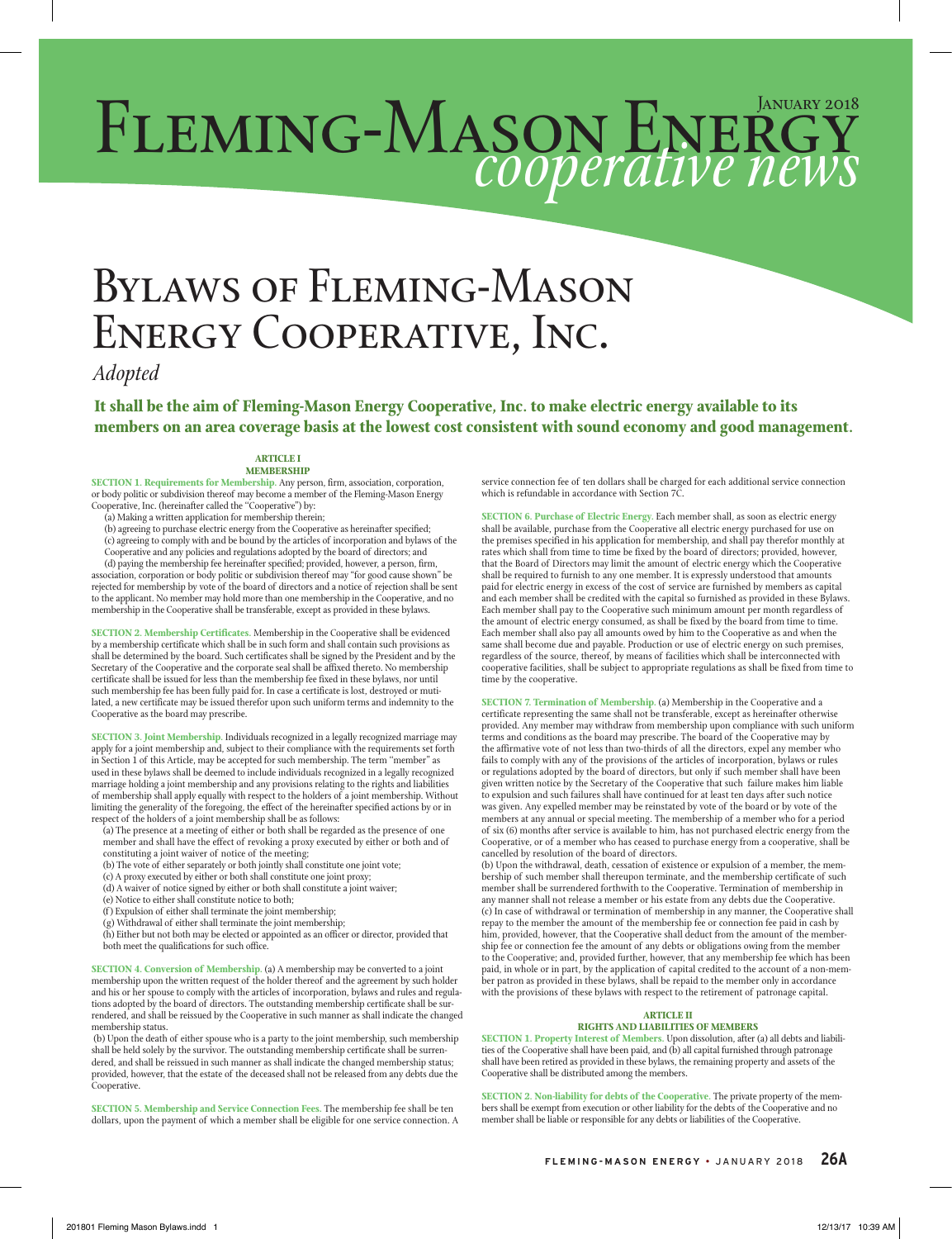#### **ARTICLE III MEETING OF MEMBERS**

**SECTION 1. Annual Meeting.** The annual meeting of the members shall be held between May 1 and July 31 of each year, the exact date being at the discretion of the Board of Directors, at such place in the County of Fleming, State of Kentucky, as shall be designated in the notice of the meeting, for the purpose of electing directors, passing upon reports for the previous fiscal year and transacting business as may come before the meeting. It shall be the responsibility of the board to make adequate plans and preparation for the annual meeting. If the day fixed for the annual meeting shall fall on a legal holiday, that meeting shall be held on the next succeeding business day. Failure to hold the annual meeting at the designated time shall not work a forfeiture or dissolution of the Cooperative.

**SECTION 2. Special meetings.** Special meetings of the members may be called by resolution of the board, or upon a written request signed by any three directors, by the President, or by ten per cent or more of all the members, and it shall thereupon be the duty of the Secretary to cause notice of such meeting to be given as hereinafter provided. Special meetings of the members may be held at any place within the County of Fleming, State of Kentucky, specified in the notice of the special meeting.

**SECTION 3. Notice of Members' meetings**. Written or printed notice stating the place, day and hour of the meeting and, in case of a special meeting or an annual meeting at which busi-ness requiring special notice is to be transacted, the purpose or purposes for which the meeting is called, shall be delivered not less than ten days nor more than twenty-five days before the date of the meeting, either personally or by mail, by or at the direction of the Secretary, or upon a default in duty by the Secretary, by the persons calling the meeting, to each member. If mailed, such notice shall be deemed to be delivered when deposited in the United States mail, addressed to the member at his address as it appears on the records of the Cooperative, with postage thereon prepaid. The failure of any member to receive notice of an annual or special meeting of the members shall not invalidate any action which may be taken by the members at any such meeting.

**SECTION 4. Quorum.** Fifty members present in person shall constitute a quorum. If less than a quorum is present at any meeting, a majority of those present in person may adjourn the meet-ing from time to time without further notice. The minutes of each meeting shall contain a list of the members present in person.

**SECTION 5. Voting.** Each member shall be entitled to only one vote upon each matter submitted to a vote at a meeting of the members. All questions shall be decided by a vote of a majority of the members voting thereon in person or by proxy, except as otherwise provided by law, the articles of incorporation or these bylaws.

**SECTION 6. Proxies.** A member may vote by proxy executed in writing by the member. Such proxy shall be filed with the Secretary before or at the time of the meeting. No proxy shall be valid after sixty days from the date of its execution. No proxy shall be valid unless it shall designate the particular meeting at which it is to be voted and no proxy shall be voted at any meeting other than the one so designated or any adjournment of such meeting. A member may give his roxy only to another member or to an adult relative living in the same house with such member. No person may vote more than one proxy at any meeting provided, however, that any person may vote an unlimited number of proxies upon resolutions pertaining to a sale, mortgage, lease, or other disposition or encumbrance of property to the United States of America, or any agency or instrumentality thereof, the National Rural Utilities Cooperative Finance Corporation, and any other agency where mortgage arrangements can be accommodated and approved by the Rural Utilities Service, upon resolutions pertaining to issuance by the Cooperative to United States of America, or any agency instrumentality thereof, the National Rural Utilities Cooperative Finance Corporation, and any other agency where mortgage arrangements can be accommodated and approved by the Rural Utilities Service, of obligations in the form of bonds, notes, debentures, interim certificates, or other evidences of indebtedness, and upon resolutions pertaining to amendments of the articles of incorporation of the Cooperative.

**SECTION 7. Order of Business.** The order of business at the annual meeting of the members and, so far as possible, at all other meetings of the members, shall be essentially as follows:

1. Report on the number of members present in person in order to determine the existence of a quorum.

2. Report on the number of members represented by proxy and the names of their respective proxies.

3. Reading of the notice of the meeting and proof of the due publication or mailing thereof, or the waiver or waivers of notice of the meeting as the cases may be.

4. Reading of unapproved minutes of previous meetings of the members and the taking of necessary action thereon.

5. Presentation and consideration of reports of officers, directors, and committees.

6. Election of directors.

7. Unfinished business.

8. New business.

9. Adjournment.

#### **ARTICLE IV DIRECTORS**

**SECTION 1. General Powers.** The business and affairs of the Cooperative shall be managed by a board of seven directors which shall exercise all of the powers of the Cooperative except such as are by law, the articles of incorporation or these bylaws conferred upon or reserved to the members.

 The geographical area of the Cooperative shall be divided into seven Districts based on an approximate equal number of members in each so that each of the seven directors will represent the District in which they live.

These Districts shall be known as:

**District 1 –** Bracken County, Robertson County and all of Mason County west of Kentucky Highway 11.

**District 2 –** Mason County east of Kentucky Highway 11, Lewis County west of Kentucky Highway 57 including the city limits of Tollesboro and Northern Fleming County including Mount Carmel, Foxport and Poplar Grove.

**District 3 –** Lewis County east of Kentucky Highway 57 excluding the city limits of Tollesboro.

**District 4 –** Nicholas County and western Fleming County including the City of

Flemingsburg. **District 5 –** Fleming County east of Kentucky Highway 11, east of Kentucky Highway 57 up

to Maddox Pike, and north of Colfax Road. **District 6** – Bath County, Fleming County south of Colfax Road; Rowan County west of the Farmers/Sharkey exit on Interstate 64 excluding the Eagle Trace Development.

**District 7 –** Rowan County east of the Farmers/Sharkey exit on Interstate 64 including the Eagle Trace Development.

The boundaries of the districts are to be recorded on a map in the headquarters office of the Cooperative which is available to all members at any time and may be changed every five years if necessary to keep the number of members in each relatively equal.

**SECTION 2. Tenure of office.** The number of the directors of Cooperative being fixed at seven (7) and the terms of office of all directors expiring on the date of the annual meeting of the members to be held in 1953. The directors shall be elected at said 1953 meeting of the members as follows:

Two (2) directors shall be elected for a term of one (1) year and two (2) directors elected for a term of two (2) years and three (3) directors elected for a term of three (3) years or until their successors shall have been elected and qualified.

At the annual meeting of the members to be held in 1953 and each year thereafter all directors elected to fill the vacancies of the directors expiring in 1953 and each year thereafter, shall be elected for a term of three years or until their successors shall have been elected and shall have qualified. All directors are eligible for re-election.

If an election of directors shall not be held on the day designated herein for the annual meeting, or at any adjournment thereof, a special meeting of the members shall be held for the purpose of electing directors within a reasonable time thereafter.

#### **SECTION 3. Qualifications.**

(a)To become and remain a director, a person must comply with the following general qualifications: (1)Be an individual and a member in good standing of Fleming-Mason Energy Cooperative, Inc.;

(2) Have the capacity to enter into legally binding contracts;

(3) Before becoming a Director, graduate from a high school or earn an equivalent diploma or certification;

(4) While a Director, or prior to becoming a Director, not be convicted of or plead guilty to a felony;

(5) While a Director, or prior to becoming a Director, not have a final judgment entered against them involving fraud, ethical violation, discrimination and/or acts of harassment by a state court of competent jurisdiction or a United States Federal Court;

(6) While a Director and seven years immediately before becoming a Director, been a debtor in a federal bankruptcy proceeding or a similar proceeding under applicable state law such as insolvency, liquidation, receivership, reorganization or assignment for the benefit of creditors;

(7) While a Director and seven years immediately before becoming a Director, been a party to a foreclosure or other proceeding (judicial or non-judicial) which proceeding is or was insti-tuted because of the director's default on indebtedness.

(8) Except as otherwise provided by the Board of Directors for good cause shown, within two years of election of becoming a director of Fleming-Mason Energy Cooperative, Inc., receive a Credentialed Cooperative Director designation or certification from the National Rural Electric Cooperative Association.

(9) Except as otherwise provided by the Board of Directors for good cause shown, attend all properly noticed Regular and Special Board Meetings and Committee Meetings. (10) While a Director, must not breach the Director's fiduciary duties to the Cooperative, violate confidences, or engage in illegal activity under the color of authority as a Director; and (11) Comply with any other reasonable qualifications determined, made, adopted, amended and/or promulgated in policies or rules of the Cooperative, not inconsistent with law, the Articles of Incorporation, regulations or these Bylaws.

(b) Conflict of Interest Director Qualifications: To become or remain a Director, a person must comply with the following conflict of interest qualifications:

(1) Prior to becoming a Director and annually thereafter complete and sign a conflict of inter-est certification and disclosure form approved by the Board of Directors;

(2) While a Director and during the three years immediately before becoming a Fleming-Mason Director, not be an employee of Fleming-Mason or an employee of a related entity; (3) While a Director and during the one year immediately before becoming a Director, not advance or have a Related Individual that advances the individual's financial interest by competing with Fleming-Mason.

(Related Individual means an individual: (1) Who is spouse of an Official; (2) Who is or is the spouse or, a child, stepchild, grandchild, parent, step parent, grandparent, sibling, step sibling, half sibling, aunt, uncle, niece or nephew of an Official or the Official's spouse; (3) Residing with an Official; (4)For whom an Official is a trustee, guardian, personal representative or similar fiduciary; or (5) Employing an Official. Official means a Director, Officer or Key Employee.

(c) Director Disqualification. After being elected or appointed, if a Director does not comply with all Director Qualifications and Conflict of Interest Director Qualifications (collectively, "Director Qualifications"),then, except as otherwise provided by the Board for good cause, the Board shall disqualify the Director and the individual is no longer a Director if:

(1) The Board notifies the Director in writing or electronically of the basis for and provides the Director an opportunity to comment regarding the Board's proposed disqualification; and (2) Within sixty (60) days after the Board notifies the Director of the proposed disqualification, the Director neither complies with nor meets the Director Qualification. If a majority of directors authorized by these bylaws complies with the Director Qualifications and approves or disapproves a Board action, then the failure of a Director to comply with the Director Qualifications does not affect the Board action. Nothing in this section shall be construed to affect in any manner whatsoever the validity of any action taken at any previous meeting of the Board of Directors. (Amended Dec. 1, 2011)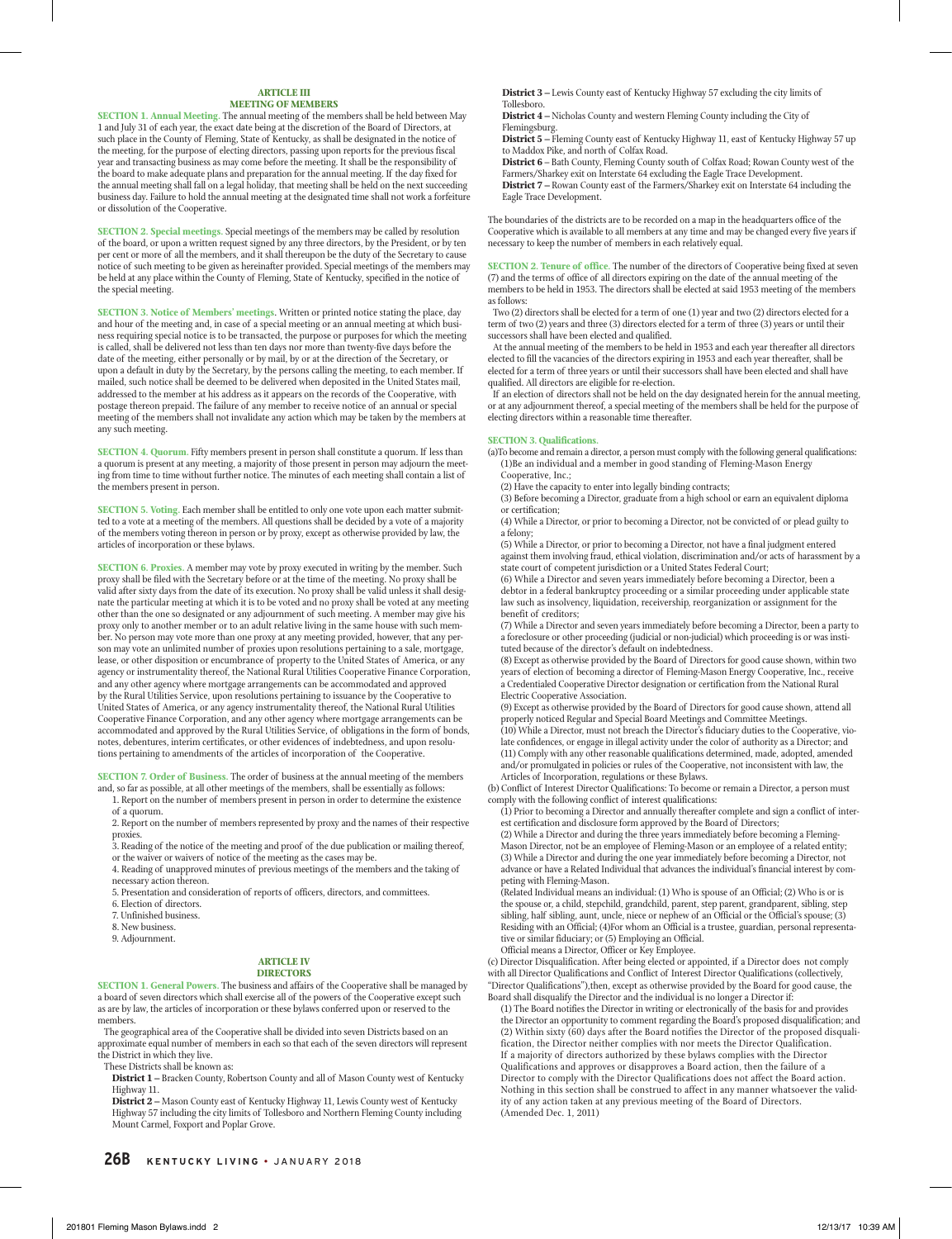**SECTION 4. Nomination and Election of Directors.** It shall be the duty of the board of directors to appoint, not less than sixty (60) days nor more than ninety (90) days before the date of a meeting of the members at which directors are to be elected, a committee on nominations consisting of not less than five (5) nor more than eleven (11) members who shall be selected so as to give equitable representation on the committee to the geographical areas served or to be served by the Cooperative. No officer or member of the Board of Directors shall be appointed a member of such committee. The committee shall prepare and post at the principal office of the Cooperative at least twenty (20) days before the meeting a list of nominations for directors. At least two persons on the nominating committee shall reside in the District for which each director is to be nominated and elected. Nominations for the office of director may be made by a petition signed by one hundred (100) members living in the District for which the person is being nominated accompanied by an "Affidavit of Qualifications for Director for Fleming-Mason Energy Cooperative, Inc." (as set out in Section 3. ARTICLE IV DIRECTORS) signed by the nominee. This petition must be mailed, given or handed to the Secretary not less than 60 days prior to the meeting and the Secretary shall post the petition at the same place where a list of the nominations made by the committee is posted. The secretary shall mail with the notice of the meeting a statement of the number of directors to be elected and showing separately the nominations made by the committee on nominations and the nominations made by petition, if any. The members may at any meeting at which a director or directors, shall be removed, as herein before provided, elect a successor or successors thereto without compliance with the foregoing provisions with respect to nominations. Notwithstanding anything in this section contained failure to comply with any of the provisions of this section shall not affect in any manner whatsoever the validity of any election of directors.

**SECTION 5. Removal of Directors by Members.** Any member may bring charges against a director and, by filing with the Secretary such charges in writing together with a petition signed by at least ten per centum of the members, may request the removal of such director by reason thereof. Such director shall be informed in writing of the charge at least ten days prior to the meeting of the members at which the charges are to be considered and shall have an opportunity at the meeting to be heard in person or by counsel and to present evidence in respect of the charges; and the person or persons bringing the charges against him shall have the same opportunity. The question of the removal of such director shall be considered and voted upon at the meeting of the members and any vacancy created by such removal may be filled by vote of the members at such meeting without compliance with the foregoing provisions with respect to nominations provided however that the successor must reside in the same district as the director in respect of whom the vacancy occurs.

**SECTION 6. Vacancies.** Subject to the provisions of these bylaws with respect to the filling of vacancies caused by the removal of directors by the members, a vacancy occurring in the board of directors shall be filled by the affirmative vote of a majority of the remaining directors, for the unexpired portion of the term.

**SECTION 7. Compensation.** Directors shall not receive any salary for their services as directors, except that by resolution of the board a fixed sum and expenses of attendance, if any, may be allowed for attendance at each meeting of the board of directors, and for other meetings which the members of the board of directors attend in their official capacity and in the interest of the electric cooperative, such attendance to be determined by the board of directors. No director shall receive compensation for serving the Cooperative in any other capacity, nor shall any close relative of a director receive compensation for serving the Cooperative, unless the payment and amount of compensation shall be specifically authorized by a vote of the members or the service by such director or close relative shall have been certified by the board of directors as an emergency measure.

#### **ARTICLE V MEETING OF DIRECTORS**

**SECTION 1. Regular Meetings.** The Board shall meet monthly in Fleming County, Kentucky at the date and time as determined by the Board of Directors. The Board may hold regular board meetings without notice, except as otherwise provided in these Bylaws. (Amended November 3, 2011)

**SECTION 2. Special Meetings.** Special meetings of the board may be called by the President or by any three directors and it shall thereupon be the duty of the Secretary to cause notice of such meeting to be given as hereinafter provided. The President or the directors calling the meeting shall fix the time and place (which shall be in Fleming County, Kentucky), for the holding of the meeting.

**SECTION 3. Notice of Directors' Meetings.** Written notice of the time, place and purpose of any special meeting of the board shall be delivered to each director not less than five days previous thereto either personally or by mail, by or at the direction of the Secretary, or upon a default in duty by the secretary, by the president or the directors calling the meeting. If mailed, such notice shall be deemed to be delivered when deposited in the United States mail addressed to the director at his address as it appears on the records of the Cooperative, with postage thereon prepaid.

**SECTION 4. Quorum.** A majority of the board shall constitute a quorum, provided, that if less than such majority of the directors is present at said meeting a majority of the directors present may adjourn the meeting from time to time; and provided further, that the secretary shall notify any absent director of the time and place of such adjourned meeting. The act of the majority of the directors present at a meeting at which a quorum is present shall be the act of the board.

#### **ARTICLE VI OFFICERS**

**SECTION 1. Number.** The officers of the Cooperative shall be a president, chairman, vice chairman, secretary, treasurer, and such other officers as may be determined by the board from time to time. The offices of secretary and of treasurer may be held by the same person. **SECTION 2. Election and Term of Office.** The officers shall be elected annually by the Board at the next regular or special meeting of the Board after the Annual Meeting of the members. If the election of officers shall not be held at such meeting, such election shall be held as soon

thereafter as conveniently may be. Each officer shall hold office until the first meeting of the board following the next succeeding annual meeting of the members or until his successor is elected and qualified. A vacancy in any office shall be filled by the board for the unexpired term. (Amended November 3, 2011)

**SECTION 3. Removal of Officers and Agents by Directors.** Any officer or agent elected or appointed by the board may be removed by the board whenever in its judgment the best interest of the Cooperative will be served thereby. In addition, any member of the Cooperative may bring charges against an officer, and by filing with the secretary such charges in writing together with a petition signed by ten per centum of the members, may request the removal of such officer. The officer against whom such charges have been brought shall be informed in writing of the charges at least ten days prior to the board meeting at which the charges are to be considered and shall have an opportunity at the meeting to be heard in person or by counsel and to present evidence in respect of the charges; and the person or persons bringing the charges against him shall have the same opportunity. In the event the board does not remove such officer, the question of his removal shall be considered and voted upon at the next meeting of the members.

#### **SECTION 4. President.** The president, who may or may not be a member of the Board of Directors, shall:

(a) be the principal executive officer of the Cooperative, and unless otherwise determined by the members of the board, shall preside at all meetings of the members; (b) sign, with the secretary, certificates of membership, the issue of which shall have been authorized by the board or the members, and may sign any deeds, mortgages, deeds of trust, notes, bonds, contracts, or other instruments authorized by the board to be executed, except in cases in which the signing and execution there of shall be expressly delegated by the board or by these bylaws to some other officer or agent of the Cooperative, or shall be required by law to be otherwise signed or executed; and

(c) in general perform all duties incident to the office of president and such other duties as may be prescribed by the board from time to time.

#### **SECTION 5. Chairman.** The Chairman shall:

(a) preside at all meetings of the board of directors;

(b) in general perform all duties incident to the office of chairman and such other duties as may be prescribed by the board from time to time.

**SECTION 6. Vice Chairman.** In the absence of the chairman, or in the event of his inability or refusal to act, the vice chairman shall perform the duties of the chairman, and when so acting, shall have all the powers of and be subject to all the restrictions upon the chairman. The vice chairman shall also perform such other duties as from time to time may be assigned to him by the board.

#### **SECTION 7. Secretary.** The secretary shall:

(a) keep the minutes of the meetings of the members and of the board in one or more books provided for that purpose;

(b) see that all notices are duly given in accordance with these bylaws or as required by law; (c) be custodian of the corporate records and of the seal of the Cooperative and affix the seal of the Cooperative to all certificates of membership prior to the issue thereof and to all documents the execution of which on behalf of the Cooperative under his seal is duly authorized in accordance with the provisions of these bylaws;

(d) keep a register of the names and post office addresses of all members;

(e) sign, with the president, certificates of membership, the issue of which shall have been authorized by the board or the members;

(f ) have general charge of the books of the Cooperative;

(g) keep on file at all times a complete copy of the articles of incorporations and bylaws of the Cooperative containing all amendments thereto (which copy shall always be open to the inspection of any member) and at the expense of the Cooperative, forward a copy of the bylaws and of all amendments thereto to each member; and

(h) in general perform all duties incident to the office of secretary and such other duties as from time to time may be assigned to him by the board.

#### **SECTION 8. Treasurer.** The Treasurer shall:

(a) have charge and custody of and be responsible for all funds and securities of the Cooperative;

(b) be responsible for the receipt of and the issuance of receipts for all moneys due and payable to the Cooperative and for the deposit of all such moneys in the name of the Cooperative in such bank or banks as shall be selected in accordance with the provisions of these bylaws; and

(c) in general perform all the duties to the office of Treasurer and such other duties as from time to time may be assigned to him by the board.

**SECTION 9. Chief Executive Officer.** The board may appoint a Chief Executive Officer who may be, but who shall not be required to be, a member of the Cooperative. The authority, duties and compensation of the Chief Executive Officer shall be fixed by the board and he shall perform such duties and shall exercise such authority as the board may from time to time vest in him.

**SECTION 10. Bonds of Officers.** The treasurer and any other officer or agent of the Cooperative charged with responsibility for the custody of any of its funds or property shall give bond in such sum and with such surety as the board shall determine. The board in its discretion may also require any other officer, agent or employee of the Cooperative to give bond in such amount and with such surety as it shall determine.

**SECTION 11. Compensation.** The powers, duties and compensation of officers, agents and employees shall be approved by the board, subject to the provisions of these bylaws with respect to compensation for directors and close relatives of directors.

**SECTION 12. Reports.** The officers of the Cooperative shall submit at each meeting of the members reports covering the business of the Cooperative for the previous fiscal year. Such reports shall set forth the condition of the Cooperative at the close of such fiscal year.

**FLEMING-MASON ENERGY** • JANUARY 2018 **26C**